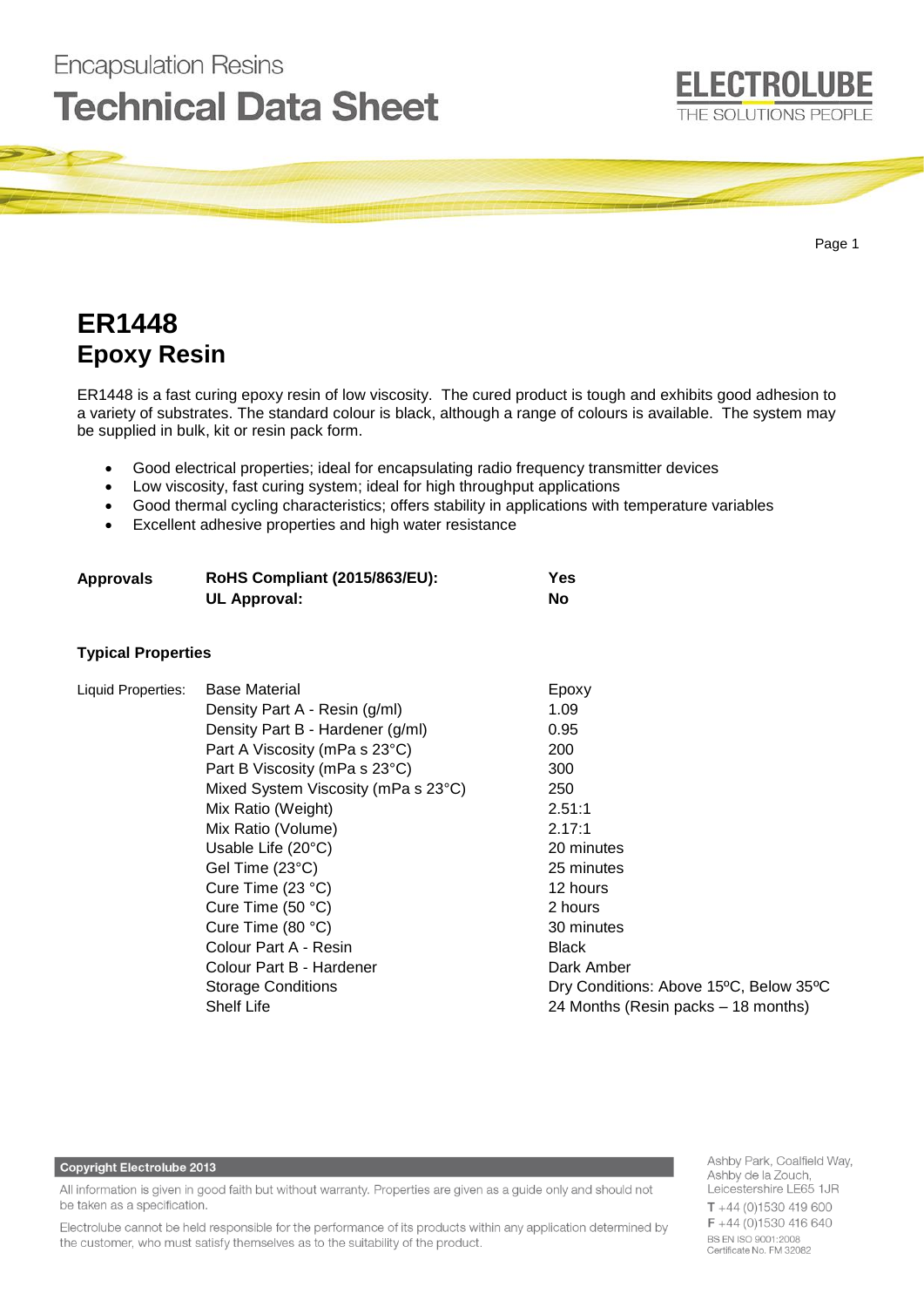

Page 2

| Cured System: | Thermal Conductivity (W/m.K)      | 0.35                           |
|---------------|-----------------------------------|--------------------------------|
|               | Cured Density (g/ml)              | 1.10                           |
|               | Temperature Range (°C)            | $-50$ to $+150$ <sup>o</sup> C |
|               | Dielectric Strength (kV/mm)       | $12 \overline{ }$              |
|               | Volume Resistivity (ohm-cm)       | $10^{14}$                      |
|               | <b>Shore Hardness</b>             | $D45 - D60$                    |
|               | Colour (Mixed System)             | <b>Black</b>                   |
|               | <b>Flame Retardancy</b>           | No                             |
|               | Coefficient of Expansion (ppm/°C) | 70 - 80 ppm/.C                 |
|               | Loss Tangent @ 10 Hz              | $0.08 + -20%$                  |
|               | Permittivity @ 10 Hz              | $4.7 + -20%$                   |

# **Mixing Procedures**

#### **Resin Packs**

When in Resin pack form, the resin and hardener are mixed by removing the clip and moving the contents around inside the pack until thoroughly mixed. To remove the clip, remove both end caps, grip each end of the pack and pull apart gently. By using the removed clip, take special care to push unmixed material from the corners of the pack. Mixing normally takes from three to four minutes depending on the skill of the operator and the size of the pack. Both the resin and hardener are evacuated prior to packing so the system is ready for use immediately after mixing. The corner may be cut from the pack so that it may be used as a simple dispenser. There is also a YouTube video [\(Epoxy Mixing Instructions\)](https://www.youtube.com/watch?v=EEoWffhmjQw) available on the Electrolube channel to show the mixing process.



### **Bulk Mixing**

When mixing, care must be taken to avoid the introduction of excessive amounts of air. Automatic mixing equipment is available which will not only mix both the resin and hardener accurately in the correct ratio but do this without introducing air. Containers of Part A (Resin) and Part B (Hardener) should be kept sealed at all

#### **Copyright Electrolube 2013**

All information is given in good faith but without warranty. Properties are given as a guide only and should not be taken as a specification.

Electrolube cannot be held responsible for the performance of its products within any application determined by the customer, who must satisfy themselves as to the suitability of the product.

Ashby Park, Coalfield Way, Ashby de la Zouch, Leicestershire LE65 1JR  $T + 44(0)1530419600$ F +44 (0)1530 416 640 BS EN ISO 9001:2008 Certificate No. FM 32082